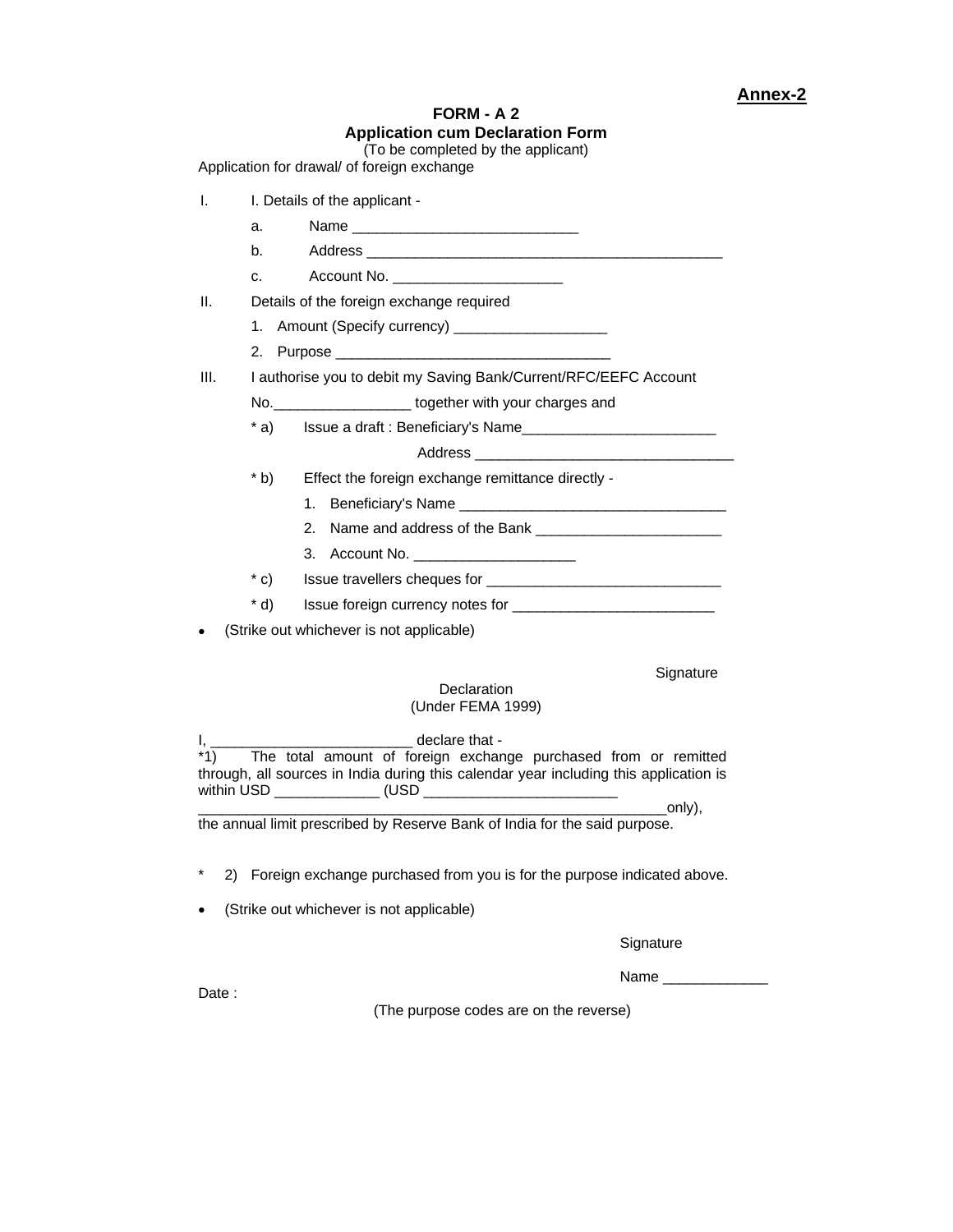## Purpose codes For office use only

| AD Code No. |  |
|-------------|--|
| Form No.    |  |
| Currency    |  |
| Amount      |  |

Equivalent to Rs. (To be filled in by Authorised Dealer)

ADs should put a tick (√) against an appropriate purpose code. (In case of doubt/difficulty, consult customer/RBI.)

| Code                                                                    | <b>Computer and Information Services (08)</b>                                         |
|-------------------------------------------------------------------------|---------------------------------------------------------------------------------------|
| <b>Purpose</b>                                                          | S0801                                                                                 |
| <b>Capital Account Transactions (00)</b>                                | Hardware consultancy/implementation                                                   |
| S0001                                                                   | S0802                                                                                 |
| Indian investment abroad in equity capital                              | Software consultancy/implementation                                                   |
| (shares)                                                                | S0803                                                                                 |
| S0002                                                                   | Data base, data processing charges                                                    |
| Indian investment abroad in debt securities                             | S0804                                                                                 |
| S0003                                                                   | Repair and maintenance of computer and                                                |
| Indian investment abroad in branches                                    | software                                                                              |
| S0004                                                                   | S0805                                                                                 |
| Indian investment abroad in subsidiaries and                            | News agency services                                                                  |
| associates                                                              | S0806                                                                                 |
| S0005                                                                   | Other information services - Subscription                                             |
| Indian investment abroad in real estate                                 | to newspapers, periodicals                                                            |
| S0006                                                                   | <b>Royalties and License Fees (09)</b>                                                |
| Repatriation of Foreign Direct Investment in<br>India- in equity shares | S0901                                                                                 |
| S0007                                                                   | Franchises services - patents, copyrights,                                            |
| Repatriation of Foreign Direct Investment in                            | trade marks, industrial processes,                                                    |
| India- in debt securities                                               | franchises etc.                                                                       |
| S0008<br>Repatriation of Foreign Direct Investment in                   | S0902<br>Payment for use, through licensing<br>arrangements, of produced originals or |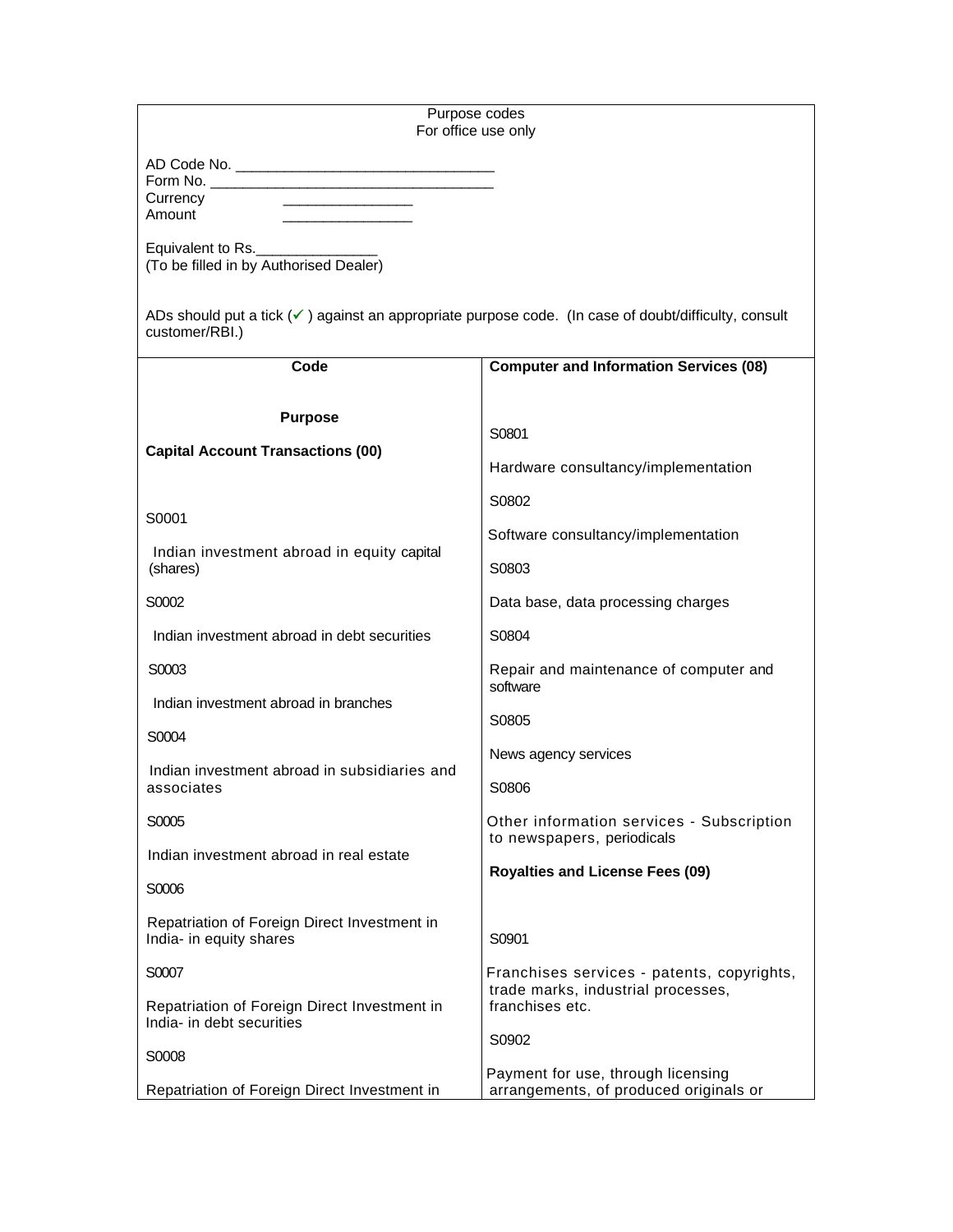| India in real estate                                                                                | prototypes (such as manuscripts and                                                                                                                                                             |
|-----------------------------------------------------------------------------------------------------|-------------------------------------------------------------------------------------------------------------------------------------------------------------------------------------------------|
| S0009                                                                                               | films)<br><b>Other Business Services (10)</b>                                                                                                                                                   |
| Repatriation of Foreign Portfolio Investment in<br>India in equity shares                           |                                                                                                                                                                                                 |
| S0010                                                                                               | S1001                                                                                                                                                                                           |
| Repatriation of Foreign Portfolio Investment in<br>India in debt securities                         | Merchanting services -net payments<br>(from Sale & purchase of goods without<br>crossing the border).                                                                                           |
| S0011                                                                                               | S1002                                                                                                                                                                                           |
| Loans extended to Non-Residents                                                                     | Trade related services - commission on                                                                                                                                                          |
| S0012                                                                                               | exports / imports                                                                                                                                                                               |
| Repayment of long and medium-term loans with<br>original maturity above one year received from Non- | S1003                                                                                                                                                                                           |
| Residents.<br>S0013                                                                                 | Operational leasing services (other than<br>financial leasing) without operating crew,<br>including charter hire                                                                                |
| Repayment of short-term loans with original                                                         | S1004                                                                                                                                                                                           |
| maturity up to one year received from Non-<br>Residents.                                            | Legal services                                                                                                                                                                                  |
| S0014                                                                                               | S1005                                                                                                                                                                                           |
| Repatriation of Non-Resident Deposits<br>(FCNRB/NRERA etc)                                          | Accounting, auditing, book keeping and tax<br>consulting services                                                                                                                               |
| S0015                                                                                               | S1006                                                                                                                                                                                           |
| Repayment of loans & overdrafts taken by ADs on<br>their own account.                               | Business and management consultancy<br>and public relations services                                                                                                                            |
| S0016                                                                                               | S1007                                                                                                                                                                                           |
| Sale of a foreign currency against another<br>foreign currency                                      | Advertising, trade fair, market research and<br>public opinion polling service                                                                                                                  |
| S0017                                                                                               | S1008                                                                                                                                                                                           |
| Purchase of intangible assets like patents,<br>copyrights, trade marks etc.                         | Research & Development services                                                                                                                                                                 |
| S0018                                                                                               | S1009                                                                                                                                                                                           |
| Other capital payments not included elsewhere                                                       | Architectural, engineering and other technical<br>services                                                                                                                                      |
| <b>Transportation (02)</b>                                                                          | S1010                                                                                                                                                                                           |
|                                                                                                     |                                                                                                                                                                                                 |
| S0201                                                                                               | Agricultural, mining and on-site processing<br>services-protection against insects & disease,<br>increasing of harvest yields, forestry services,<br>mining services like analysis of ores etc. |
| Payments for surplus freight/passenger fare by<br>foreign shipping companies operating in India.    | S1011                                                                                                                                                                                           |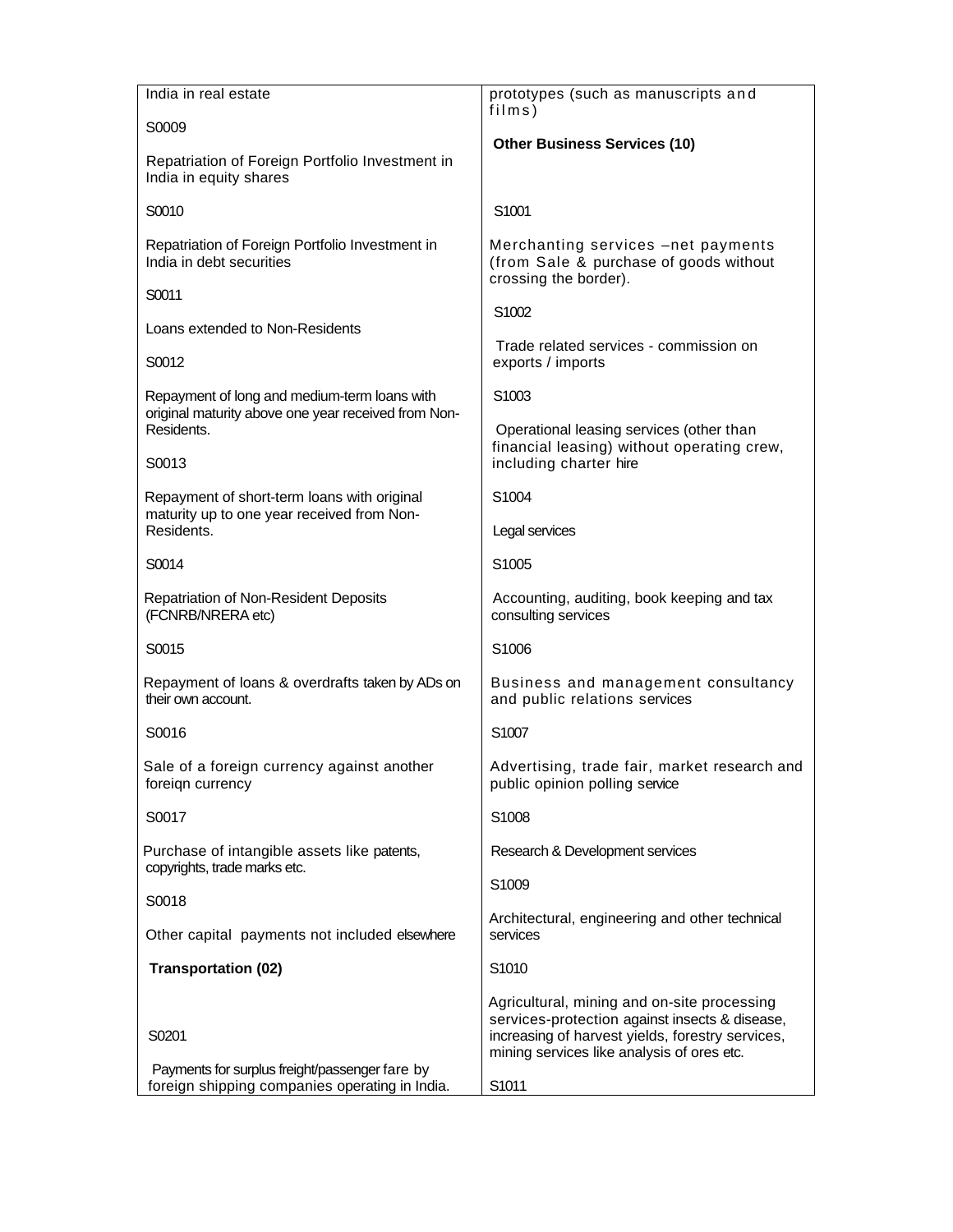| S0202                                                                                            | Payments for maintenance of offices abroad                                                                                                       |
|--------------------------------------------------------------------------------------------------|--------------------------------------------------------------------------------------------------------------------------------------------------|
| Payment for operating expenses of Indian<br>shipping companies operating abroad.                 | S1012                                                                                                                                            |
| S0203                                                                                            | <b>Distribution services</b>                                                                                                                     |
|                                                                                                  | S1013                                                                                                                                            |
| Freight on imports - Shipping companies                                                          | <b>Environmental services</b>                                                                                                                    |
| S0204<br>Freight on exports - Shipping companies                                                 | S <sub>1019</sub>                                                                                                                                |
|                                                                                                  | Other services not included elsewhere                                                                                                            |
| S0205<br>Operational leasing (with crew) -Shipping<br>companies                                  | <b>Personal, Cultural and Recreational Services</b><br>(11)                                                                                      |
| S0206                                                                                            |                                                                                                                                                  |
| Booking of passages abroad -Shipping<br>companies                                                | S1101<br>Audio-visual and related services -services and<br>associated fees related to production of motion                                      |
| S0207                                                                                            | pictures, rentals, fees received by actors,<br>directors, producers and fees for distribution                                                    |
| Payments for surplus freight/passenger fare by<br>foreign Airlines companies operating in India, | rights.                                                                                                                                          |
| S0208                                                                                            | S1102                                                                                                                                            |
| Operating expenses of Indian Airlines companies<br>operating abroad                              | Personal, cultural services such as those related<br>to museums, libraries, archives and sporting<br>activities; fees for correspondence courses |
| S0209                                                                                            | abroad.                                                                                                                                          |
| Freight on imports - Airlines companies                                                          | Government not included elsewhere (g.n.i.e.)<br>(12)                                                                                             |
| S0210                                                                                            |                                                                                                                                                  |
| Freight on exports - Airlines companies                                                          | S1201                                                                                                                                            |
| S0211                                                                                            | Maintenance of Indian embassies abroad                                                                                                           |
| Operational leasing (with crew) -Airlines<br>companies                                           | SI 202                                                                                                                                           |
| S0212                                                                                            | Remittances by foreign embassies in India                                                                                                        |
| Booking of passages abroad - Airlines companies                                                  | Transfers (13)                                                                                                                                   |
| S0213                                                                                            |                                                                                                                                                  |
| Payments on account of stevedoring, demurrage,                                                   | S1301                                                                                                                                            |
| port handling charges etc.<br>Travel (03)                                                        | Remittance by non-residents towards family<br>maintenance and savings                                                                            |
|                                                                                                  | S1302                                                                                                                                            |
|                                                                                                  | Remittance towards personal gifts and donations                                                                                                  |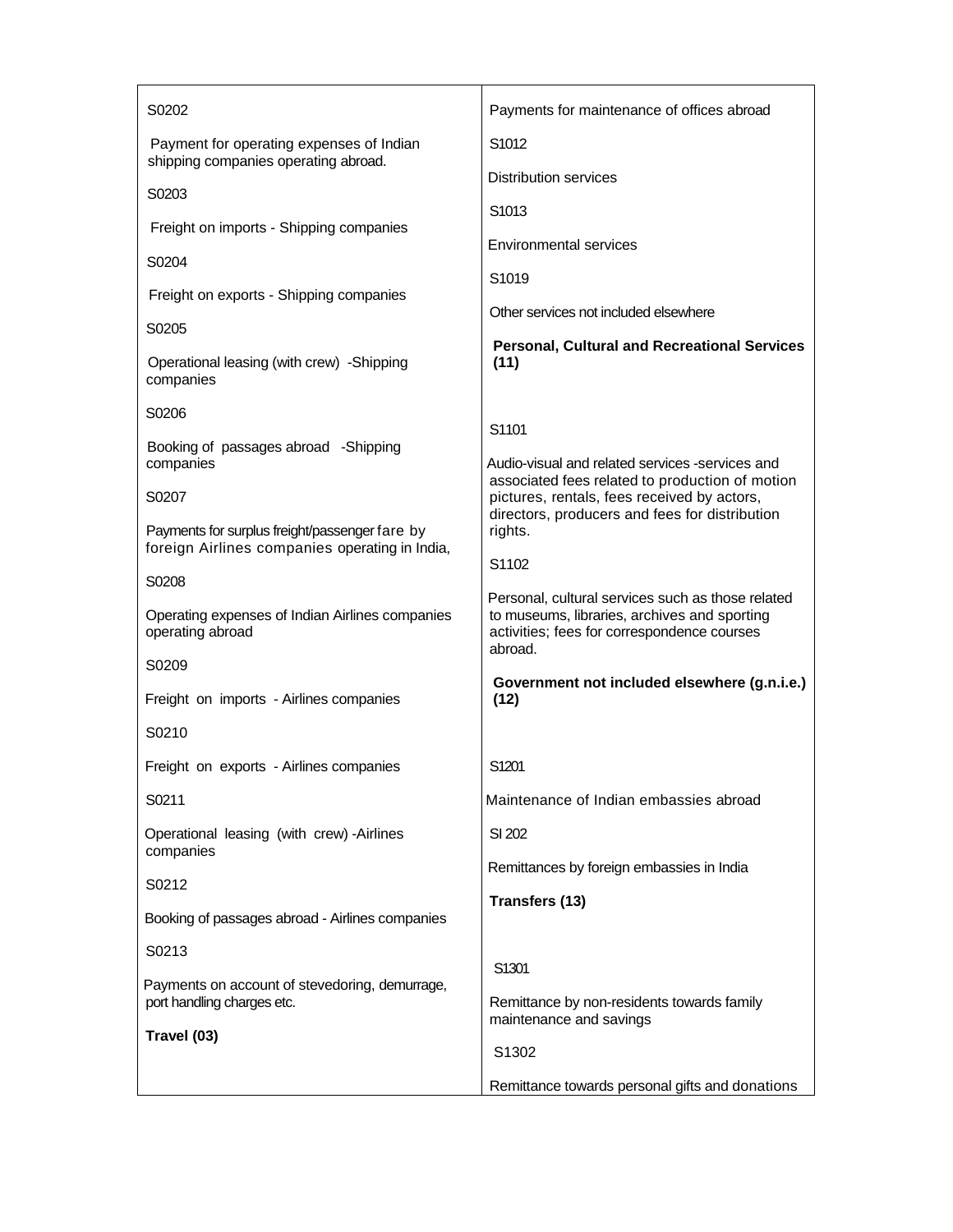| S0301                                                                                            | S <sub>1303</sub>                                                                                                      |
|--------------------------------------------------------------------------------------------------|------------------------------------------------------------------------------------------------------------------------|
| Remittance towards Business travel.<br>S0302                                                     | Remittance towards donations to religious and<br>charitable institutions abroad                                        |
| Travel under basic travel quota (BTQ)                                                            | S <sub>1304</sub>                                                                                                      |
| S0303                                                                                            | Remittance towards grants and donations to                                                                             |
| Travel for pilgrimage                                                                            | other governments and charitable institutions<br>established by the governments.                                       |
| S0304                                                                                            | S <sub>1305</sub>                                                                                                      |
| Travel for medical treatment                                                                     | Contributions/donations by the Government<br>international institutions<br>to                                          |
| S0305                                                                                            | S <sub>1306</sub>                                                                                                      |
| Travel for education (including fees, hostel<br>expenses etc.)                                   | Remittance towards payment / refund of taxes.                                                                          |
| S0306                                                                                            | Income (14)                                                                                                            |
| travel (international credit cards)<br>Other                                                     |                                                                                                                        |
| <b>Communication Services (04)</b>                                                               | S1401                                                                                                                  |
|                                                                                                  | Compensation of employees                                                                                              |
| S0401                                                                                            | S1402                                                                                                                  |
| Postal services                                                                                  | Remittance towards interest on Non-Resident<br>deposits (FCNRB/NRERA/ NRNRD/NRSR etc.)                                 |
| S0402                                                                                            | S1403                                                                                                                  |
| Courier services                                                                                 | Remittance towards interest on loans from Non-                                                                         |
| S0403                                                                                            | Residents (ST/MT/LT loans)                                                                                             |
| Telecommunication services                                                                       | S1404                                                                                                                  |
| S0404                                                                                            | Remittance of interest on debt securities -<br>debentures /bonds/FRNs etc.                                             |
| Satellite services                                                                               | S1405                                                                                                                  |
| <b>Construction Services (05)</b>                                                                | Remittance towards interest payment by ADs on<br>their own account (to VOSTRO a/c holders or<br>the OD on NOSTRO a/c.) |
| S0501,                                                                                           | S1406                                                                                                                  |
| Construction of projects abroad by Indian<br>companies including import of goods at              | Repatriation of profits                                                                                                |
| project site                                                                                     | S1407                                                                                                                  |
| S0502                                                                                            | Payment/ repatriation of dividends                                                                                     |
| Payments for cost of construction etc. of projects<br>by foreign companies in India.<br>executed | Others (15)                                                                                                            |